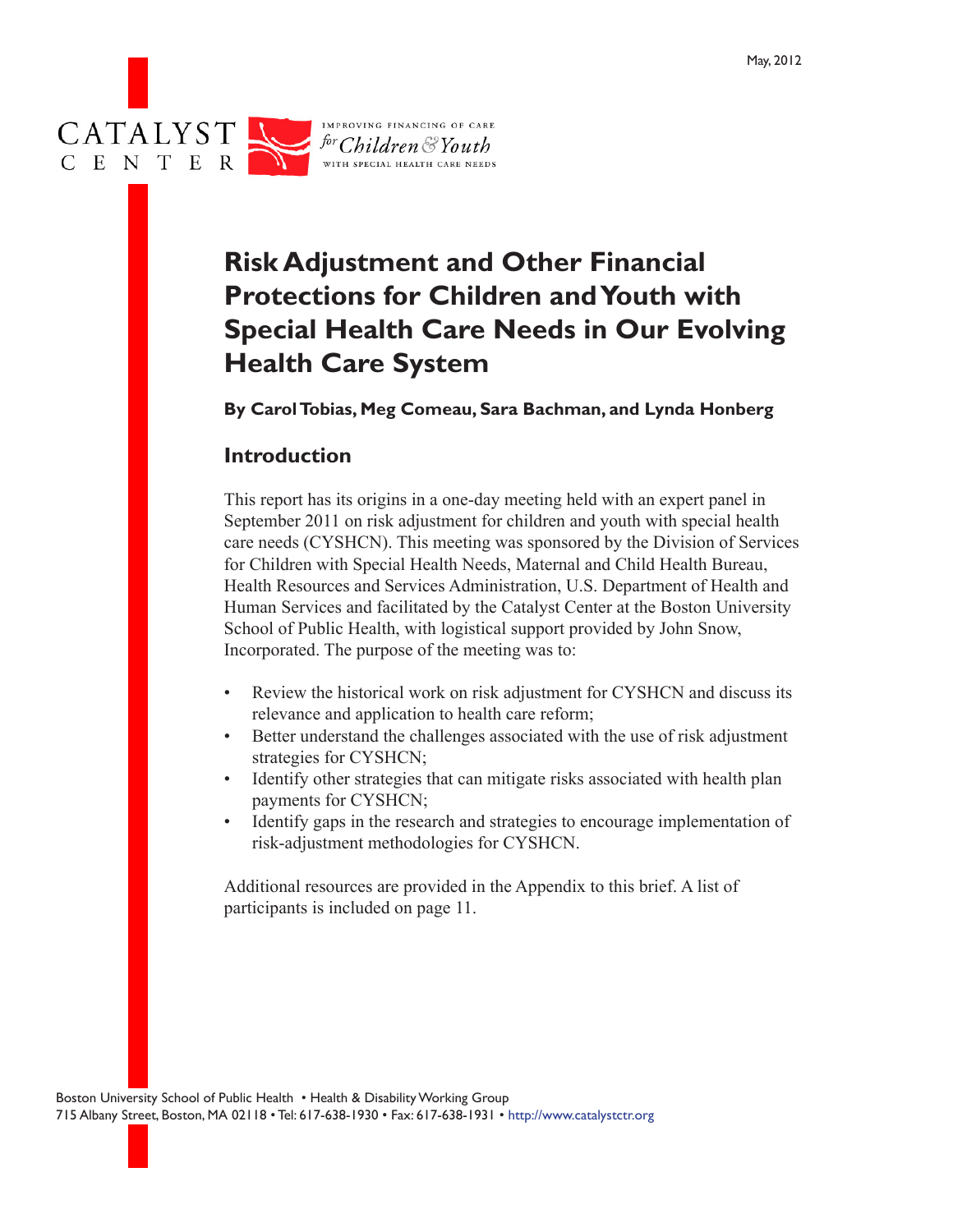#### **What is risk adjustment?**

An insurance plan that attracts healthier people takes in more money in premiums than it pays out in claims, which helps keep the plan solvent. Risk adjustment is a corrective tool to "level the playing field" and protect insurers that attract a high-risk population, such as those with chronic conditions. For plans that enroll people who are more likely to have higher health care costs, risk adjustment ensures that there is additional revenue to pay for the services they require, beyond what the plan has collected in premiums. It helps remove the incentive for plans to discourage enrollment of individuals with chronic illnesses or disabilities, which in turn increases their access to health care coverage.

#### **Why discuss this topic?**

Risk adjustment is important for children and youth with special health care needs (CYSHCN) and their families when the purchasers of health insurance – employers, government agencies, or health exchanges – pay a set amount to health plans for each person enrolled in the plan. Why? *Because CYSHCN by definition use more health care services than other children and inevitably incur higher costs*. If payments to health plans are the same for all children, then families have little protection against health plan policies that might discriminate against CYSHCN and their families, such as strict medical necessity definitions or limited access to specialty care. Risk adjustment is an important tool for correcting health plan payments when a plan's medical expenses are higher or lower than average, as a result of serving individuals whose costs are substantially higher or lower than average.

To minimize the negative effects of adverse selection and foster a stable marketplace from year one, the Affordable Care Act (ACA) established transitional reinsurance and temporary risk corridor programs and a permanent risk-adjustment program to provide payments to health insurance issuers that cover higher-risk populations and to more evenly spread the financial risk born by issuers. State Medicaid programs are moving more individuals, particularly high-cost individuals, into managed-care plans, and states are implementing Health Exchanges that will use risk adjustment to set health-plan payment rates under the ACA. As a result, risk-adjustment strategies are being reviewed, discussed, and implemented across the country. This paper reviews issues to consider with regard to risk-adjustment strategies that address the needs of CYSHCN.





*Risk Adjustment and Other Financial Protections for CYSHCN in Our Evolving Health Care System,* a publication of the Catalyst Center: Improving Financing of Care for Children and Youth with Special Health Care Needs, May, 2012.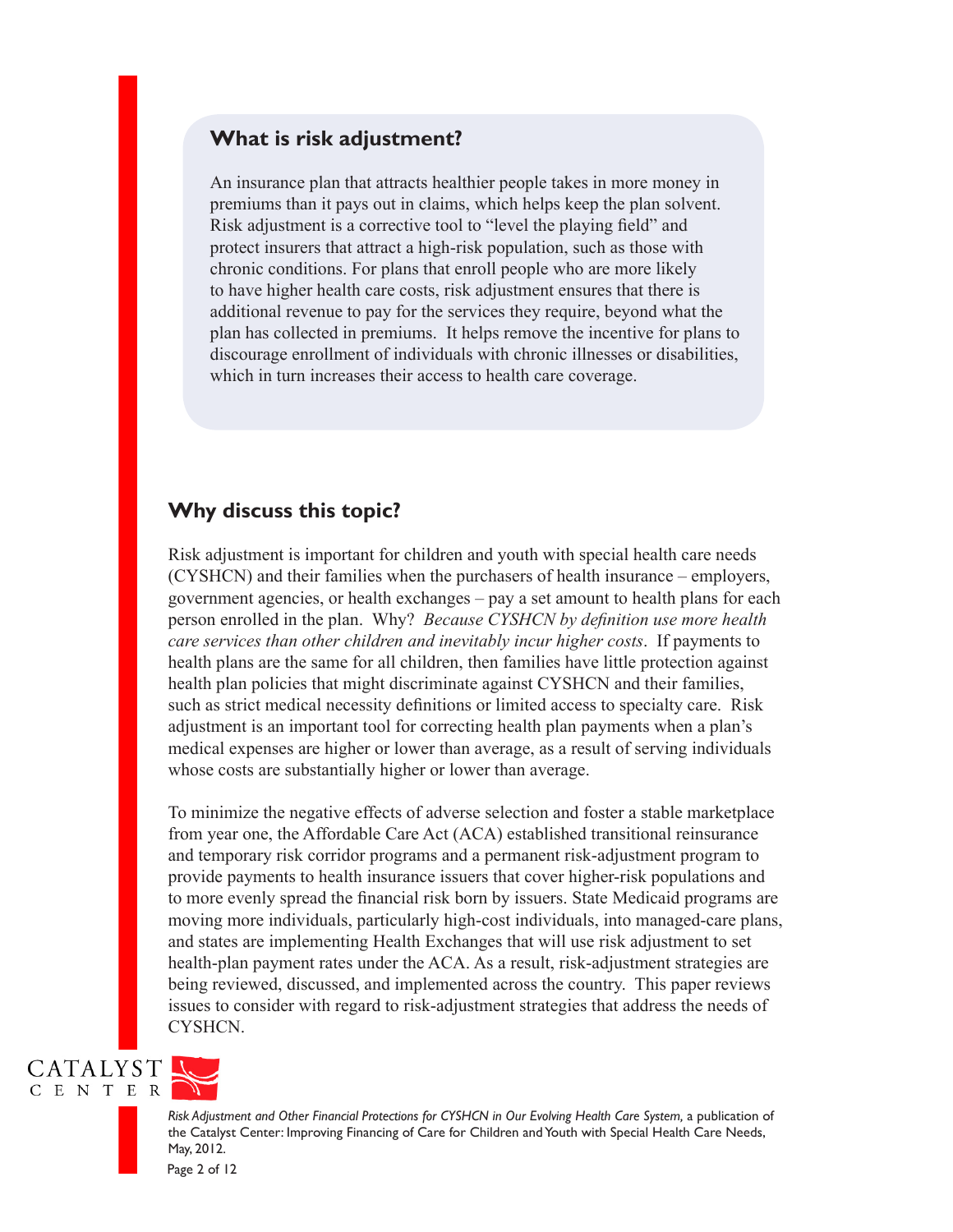# **Why worry about risk adjustment and CYSHCN specifically?**

To date, except for some work funded by the Division from 2000-2003 and a few researchers, little risk-adjustment work has been conducted with a focus on CYSHCN. A common rationale for this lack of focus is that the population of CYSHCN is small in number as compared to that of adults with disabilities and chronic illnesses, who are both significantly larger in number and much more costly overall. However, risk adjustment for CYSHCN is important for several reasons:

- Accurate risk adjustment reduces the incentive for health plans to avoid the enrollment of higher-cost children (favorable selection) because the plans will receive higher payment for these children.
- • Plans have less incentive to have restrictive policies, such as medical necessity definitions, that limit care provided to children with high medical expenses or marketing practices that encourage families to change health plans.
- Another important reason for implementing risk adjustment for CYSHCN is to ensure that health plans include pediatric specialists and tertiary care hospitals in their networks, rather than excluding them in order to limit enrollment of children with complex care requirements.
- • Furthermore, the health-insurance landscape is changing with implementation of the ACA, removing health-insurance practices, such as pre-existing condition exclusions, rescission, annual and lifetime benefit caps, and lack of guaranteed issue or renewal, that kept many high-cost children out of the health insurance market. As these practices are reduced or eliminated, high-cost CYSHCN will enroll in health plans or remain in plans when they were previously excluded from coverage. Thus, it is more important than ever that we find ways to promote adequate payment.
- Finally, on a more positive note, risk adjustment can facilitate the identification of CYSHCN earlier or more effectively, creating opportunities to target care coordination to this group of children, identify appropriate medical providers, and improve the quality of care provided.

### **What is the current state of the art for risk adjustment?**

Historically, purchasers have used selected demographic characteristics to adjust risk for health payments, most commonly age, gender, and geographic location. In the past 25 years, researchers and actuaries have developed increasingly sophisticated risk-adjustment methodologies that incorporate clinical diagnoses or clusters of diagnoses, as well as demographics. More recently, data from pharmaceutical claims have also been incorporated into risk-adjustment strategies.

*Risk Adjustment and Other Financial Protections for CYSHCN in Our Evolving Health Care System,* a publication of the Catalyst Center: Improving Financing of Care for Children and Youth with Special Health Care Needs, May, 2012.

**CATALYST** C E N T E R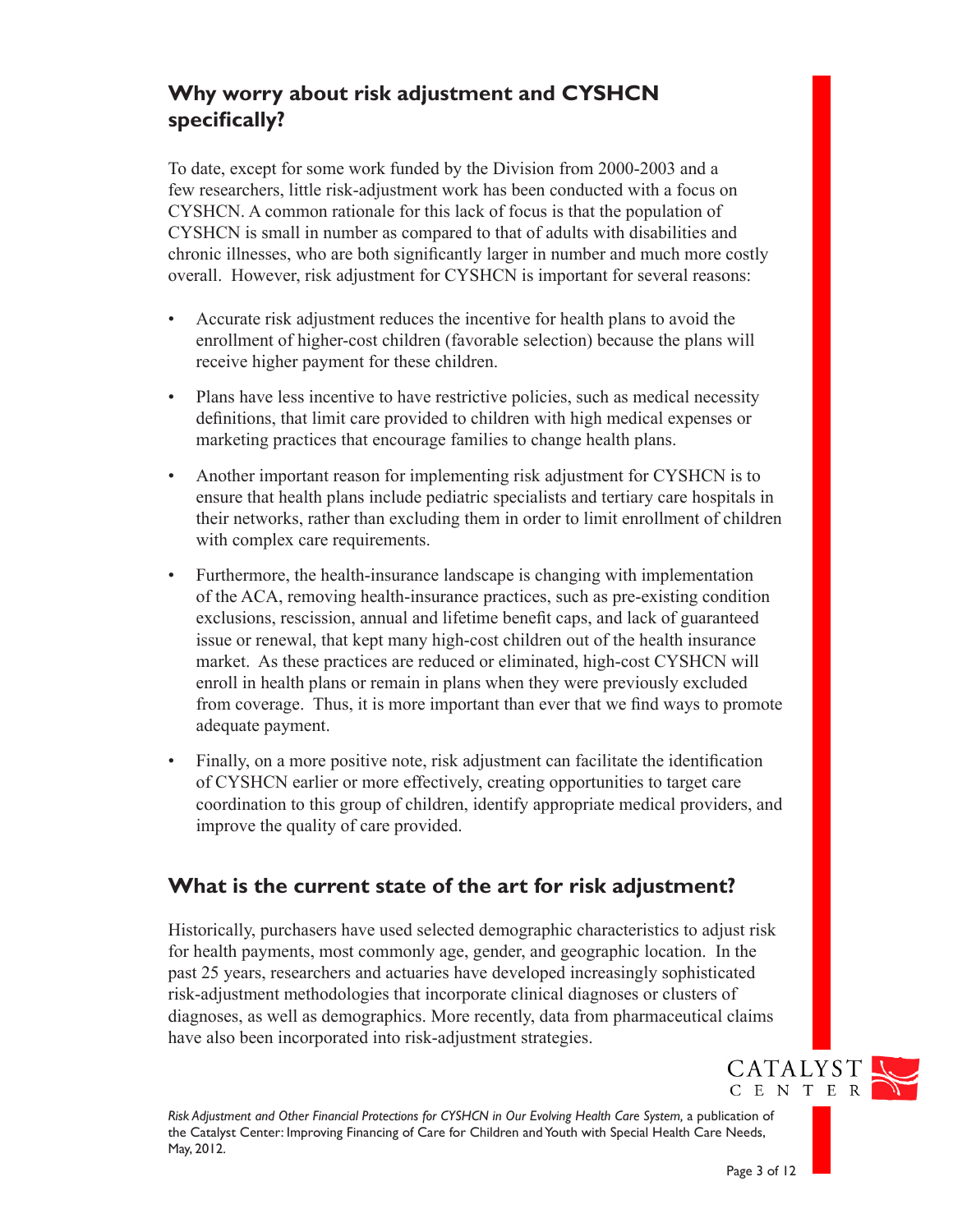Risk-adjustment models have been refined over time with better modeling techniques and predictive power. There are also more models available in the market. See the table below for a list of current risk-adjustment systems.

Risk adjustment is particularly useful for addressing health care costs that are predictable from one year to the next, as is the case with certain chronic illnesses, and less useful for addressing costs that are unpredictable or catastrophic. Medicare currently uses a risk-adjustment system based on diagnostic categories with rules for counting (and discounting) multiple diagnoses to adjust risk in its Medicare Advantage plans. Twenty-two states now risk adjust their Medicaid payments to health plans using methods based on diagnoses (Gifford, 2011). Most use Chronic Illness and Disability Payment Systems, but a few use Adjusted Clinical Groups, Diagnostic Cost Groups, or Clinical Risk Groups. Some of the issues considered when payers choose a risk adjustment system include:

- The accuracy of the model and its specificity for the population being covered;
- Transparency of the model how easy is it to explain and understand what is happening;
- Ease of use  $-$  both the software and the datasets upon which it is applied;
- The quality and quantity of the underlying data;
- How the model will be used for payments and to whom, for clinical purposes, and/or for the identification of certain populations;
- The ability to up-code or otherwise game the model.

| <b>Risk-Adjustment Acronyms</b>                         | <b>Data Sources</b>                        |
|---------------------------------------------------------|--------------------------------------------|
| Adjusted Clinical Groups (ACG)                          | Diagnoses                                  |
| Adjusted Clinical Groups (ACG) with Prior Cost          | Diagnoses $+$ prior Rx costs               |
| Chronic Illness and Disability Payment System<br>(CDPS) | Diagnoses                                  |
| <b>Clinical Risk Groups</b>                             | Diagnoses                                  |
| Diagnostic Cost Groups (DCG)                            | Diagnoses                                  |
| DCG Hierarchical Condition Categories (HCC)             | Diagnoses                                  |
| Ingenix PRG                                             | Rx                                         |
| MedicaidRx                                              | Rx                                         |
| <b>Impact Pro</b>                                       | Diagnoses, Procedures, Rx +<br>Utilization |
| Episode Risk Groups (ERG)                               | Diagnoses, Procedures, Rx                  |

From: Healthcare Economist.com - blog post on risk adjustment models at http://healthcare-economist.com/2010/09/09/risk-adjustment-models/



*Risk Adjustment and Other Financial Protections for CYSHCN in Our Evolving Health Care System,* a publication of the Catalyst Center: Improving Financing of Care for Children and Youth with Special Health Care Needs, May, 2012.

Page 4 of 12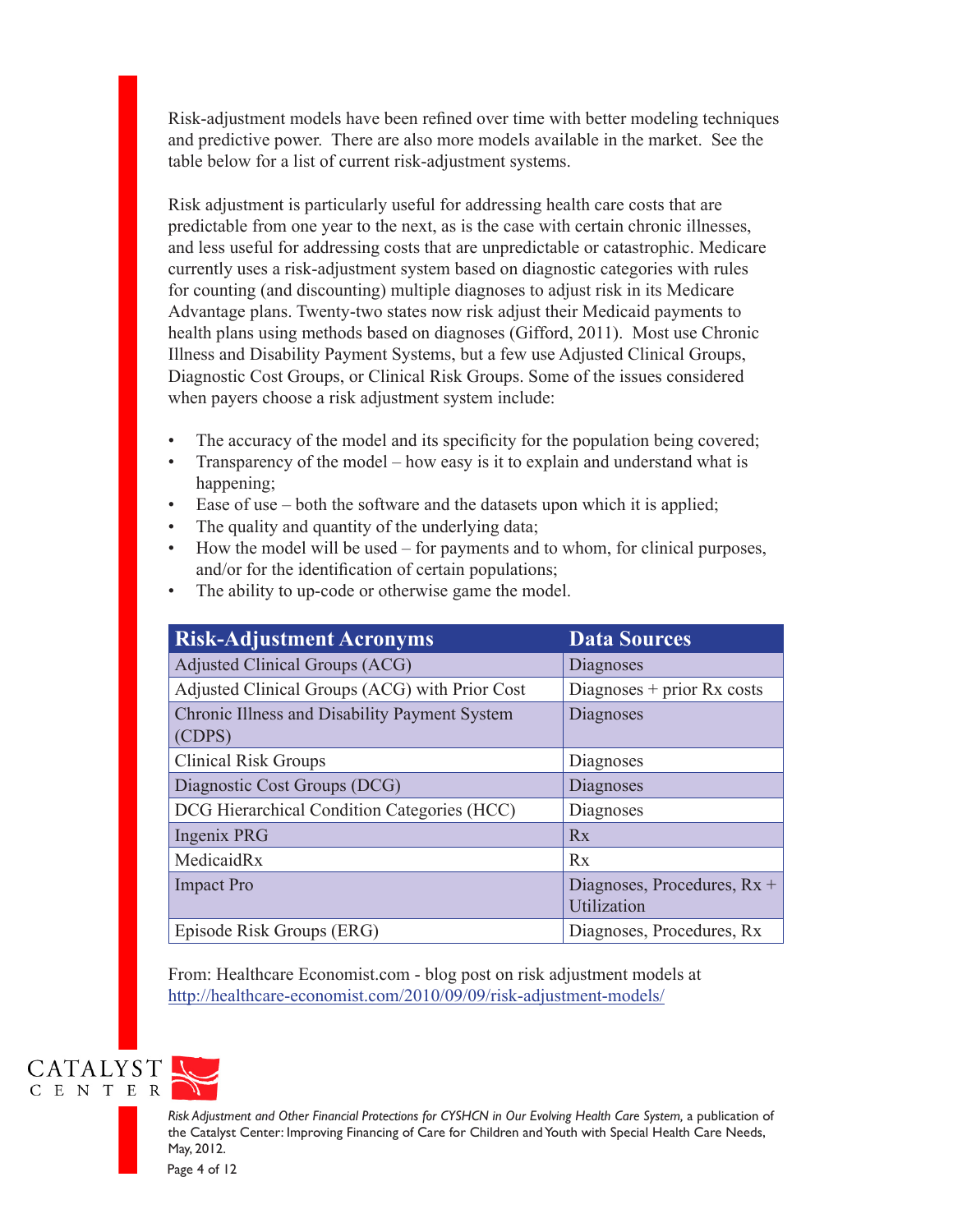#### **How are costs distributed across CYSHCN?**

Health care costs are skewed in all populations, and children are no exception (Knutson, 2007). The majority of children never get seriously ill or have relatively minor conditions and, therefore, do not use a lot of health care. Thus, their costs, on average, are predictably low. However, there is a wide variation in health care costs among children. Data from the Medical Expenditure Panel Survey (MEPS) show that the cost of health care services for children without special health care needs averages \$717/year; while health care costs for CYSHCN average \$2,399/year (Bethell, 2011). Thus, we can imagine how a health plan that enrolls a disproportionate number of CYSHCN might suffer financially if they were paid an average unadjusted rate based on the costs of the many children using \$717/year and the costs of a few children using \$2,399.

This variation in costs is just as pronounced *among* CYSHCN. As with adults, costs for children with selected diagnoses are significantly higher than average. Research has shown that Medicaid-enrolled children with cystic fibrosis, muscular dystrophy, and spina bifida incur costs that are 20, 17, and 11 times greater, respectively, than the average costs for all children (Ireys, 1997). At the same time, there is as much variation *within* certain diagnostic groups (such as asthma) as between diagnostic groups (e.g., between asthma and spina bifida), limiting the value of diagnosis-based risk adjustment for most CYSCHN (Bethell, 2011).

There are other factors beyond diagnoses involved in understanding the variation in service needs and costs among CYSHCN. For example, researchers who developed the Children with Special Health Care Needs Screener (CAHMI, 2007) have looked at the relationship between screening results and costs. Fourteen percent of CYSHCN meet four of the five criteria for being a CYSHCN. These five criteria include:

- Being limited or prevented in ability to function;
- Prescription medication need/use;
- Need for therapies (OT, PT, Speech);
- More than routine use of medical care, mental health, or other health services;
- Need for counseling or treatment for an ongoing emotional, behavioral, or developmental problem *for at least 12 months*.

This 14% of CYSHCN have much higher costs than the average CYSHCN: \$7,881/ year as compared with \$2,399/year (Bramlett, 2009). Another way of thinking about risk adjustment is to look at variation in the trajectory of costs over time. For example, John Neff and colleagues have identified four different trajectories that are applicable for CYSHCN:

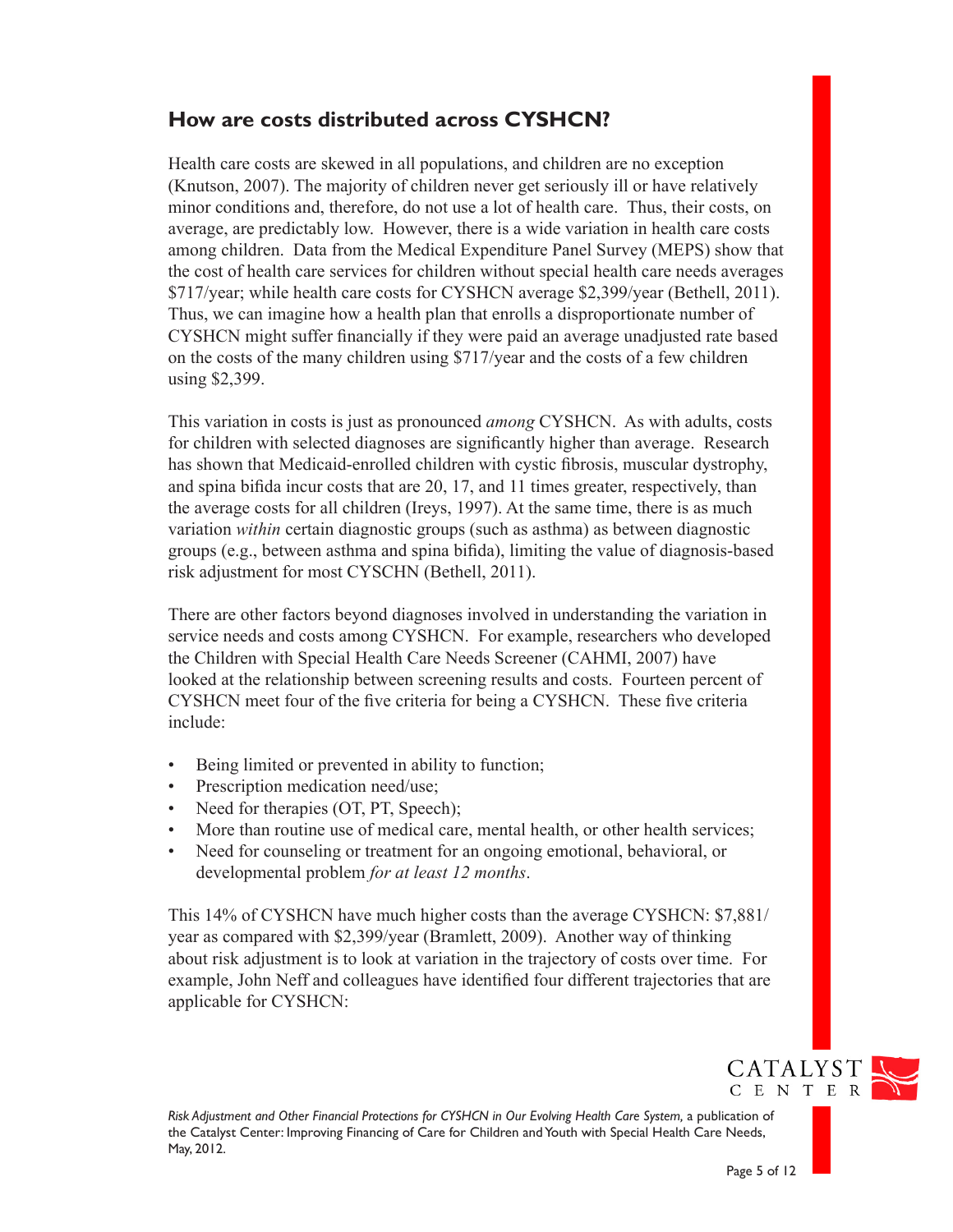- 1. Episodic chronic conditions (such as asthma) that last at least one year and are highly variable, but that can improve with treatment;
- 2. Lifelong chronic conditions that are typically stable, such as type 1 diabetes;
- 3. Complex chronic conditions in two or more body systems or conditions that have shortened life expectancy, such as cystic fibrosis, muscular dystrophy, and cerebral palsy with encephalopathy;
- 4. Malignancies, the highest cost category, but with more predictable costs due to protocols.

Using data from Washington state and New York from 2000-2007, they found that while all children averaged \$1,000/year, and the 80% of children with no chronic conditions averaged only \$600/year, the children with the types of conditions listed above average \$2,000/year (episodic chronic), \$10,000/year (lifelong chronic), \$27,000/year (complex chronic) and \$75,000/year (malignancies) respectively (Neff, 2011). Thus, it is easy to see how a health plan that includes the pediatric cancer center and the one or two physicians in the community who see children with cystic fibrosis could be financially at risk for becoming insolvent if they only received an unadjusted capitation rate of \$1,000/year for all of these children.

Finally, to complicate matters further, the small numbers of CYSHCN and even smaller numbers of CYSHCN with complex conditions in any given community or insurance group make the job of predicting costs with any accuracy even more challenging. Despite all these challenges, it is critically important to address this variation in costs, otherwise we run the risk that health plans (and providers) will try to avoid serving the children who, by definition, need and use health care services the most.

## **Other financial protections for CYSHCN in capitated or global payment systems**

Even under the best of circumstances, with more attention paid to risk-adjustment methodologies that are based on pediatric conditions, risk adjustment is unlikely to fully protect health plans and providers that are strongly devoted to serving CYSHCN well. For example, a health plan founded by a children's hospital in Texas that serves 50% of the Medicaid and CHIP-enrolled children in its service area has costs that are 27% higher than the average child cost. When adjusted for risk, its costs are still 7% higher than one would expect and 4 times as high as the plan with the lowest expenditures in the same service area. As they researched this issue further, it became apparent that the lowest cost plan enrolled a significant number of children who were non-users – children who did not even have a physical exam in the study year. Meanwhile, the plan associated with the children's hospital had more children who received the most expensive treatments (because their doctors ordered them).





*Risk Adjustment and Other Financial Protections for CYSHCN in Our Evolving Health Care System,* a publication of the Catalyst Center: Improving Financing of Care for Children and Youth with Special Health Care Needs, May, 2012.

Page 6 of 12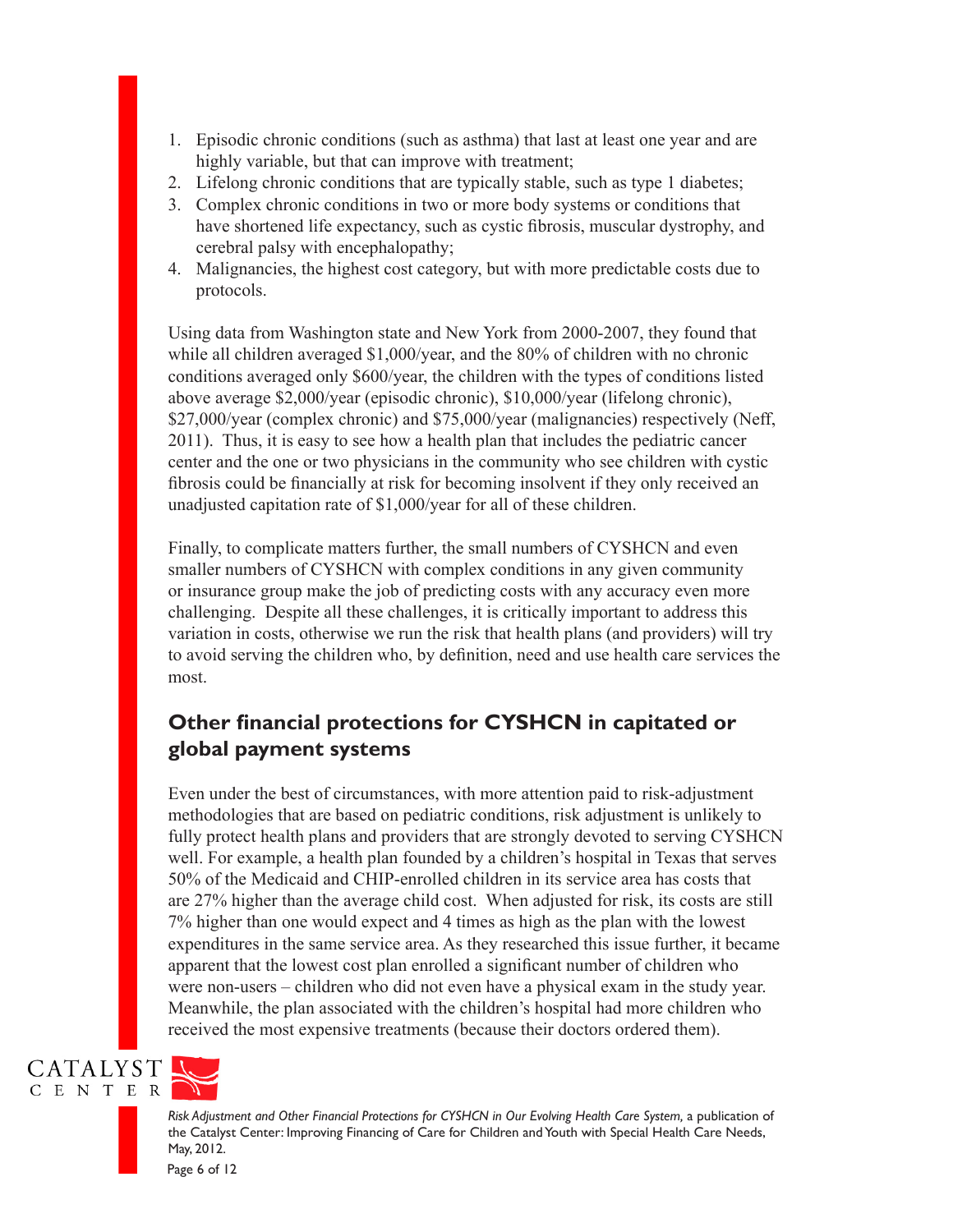#### **What's the difference between a health insurance plan and a payer?**

In the context of risk sharing, a *plan* refers to the health benefits package or product offered by an insurer. The *payer* can be a self-insured employer, a public benefit program or a private insurer. For example, say a state Medicaid program has a contract with a private managed-care company to serve its beneficiaries. The *plan* is administered by the managed-care company, but the state Medicaid program is the *payer*. Both plans and payers have a financial stake in covering individuals with high health care costs, so that is why sharing the risk between them can make sense.

Several strategies might mitigate this effect. First, payers can offer *performance incentives* (pay-for-performance) to plans that meet a threshold for primary care visit penetration rates, annual physical exams, or Early Periodic Screening, Diagnosis, and Treatment (EPSDT) visits. Second, payers can remove the extremes (highest cost and no cost) from the data used to calculate rates. For example, several states remove the rare, but highest cost individuals or procedures from the capitation rate and pay for these services as they occur (*carve-outs*). Examples include organ transplants, neonatal intensive care unit costs, and hemophilia medications.

Another form of financial protection is *risk sharing*. Under risk sharing, the plan and the payer share risk according to a formula – for example, the plan might be at risk for 5% of any losses, and the payer would then assume risk for the next 5% or 10% of losses. Similarly, the plan would only be able to keep 5% of the profits; profits beyond that would accrue to the payer. Under risk sharing, the management of highcost services stays with the plan, but the full risk of the costs does not. Health plans can also purchase *reinsurance policies or stop-loss coverage*, either on the private market or from the payer. Stop-loss coverage can cover expenses beyond a specific dollar amount, such as \$75,000 or \$100,000 for any given individual who incurs extraordinarily high costs, or can cover aggregate expenses that a health plan incurs beyond a specified dollar amount.

Another strategy for providing financial protection includes Medicaid buy-in programs. Most insurance plans in the private market (and presumably in the Health Insurance Exchanges established in each state) do not offer the same level of coverage provided under Medicaid. However, some CYSHCN are likely to be enrolled in plans through the Exchanges and need this additional level of coverage. Medicaid buy-in programs offer families the opportunity to purchase Medicaid coverage as a wrap-around to their private insurance.



*Risk Adjustment and Other Financial Protections for CYSHCN in Our Evolving Health Care System,* a publication of the Catalyst Center: Improving Financing of Care for Children and Youth with Special Health Care Needs, May, 2012.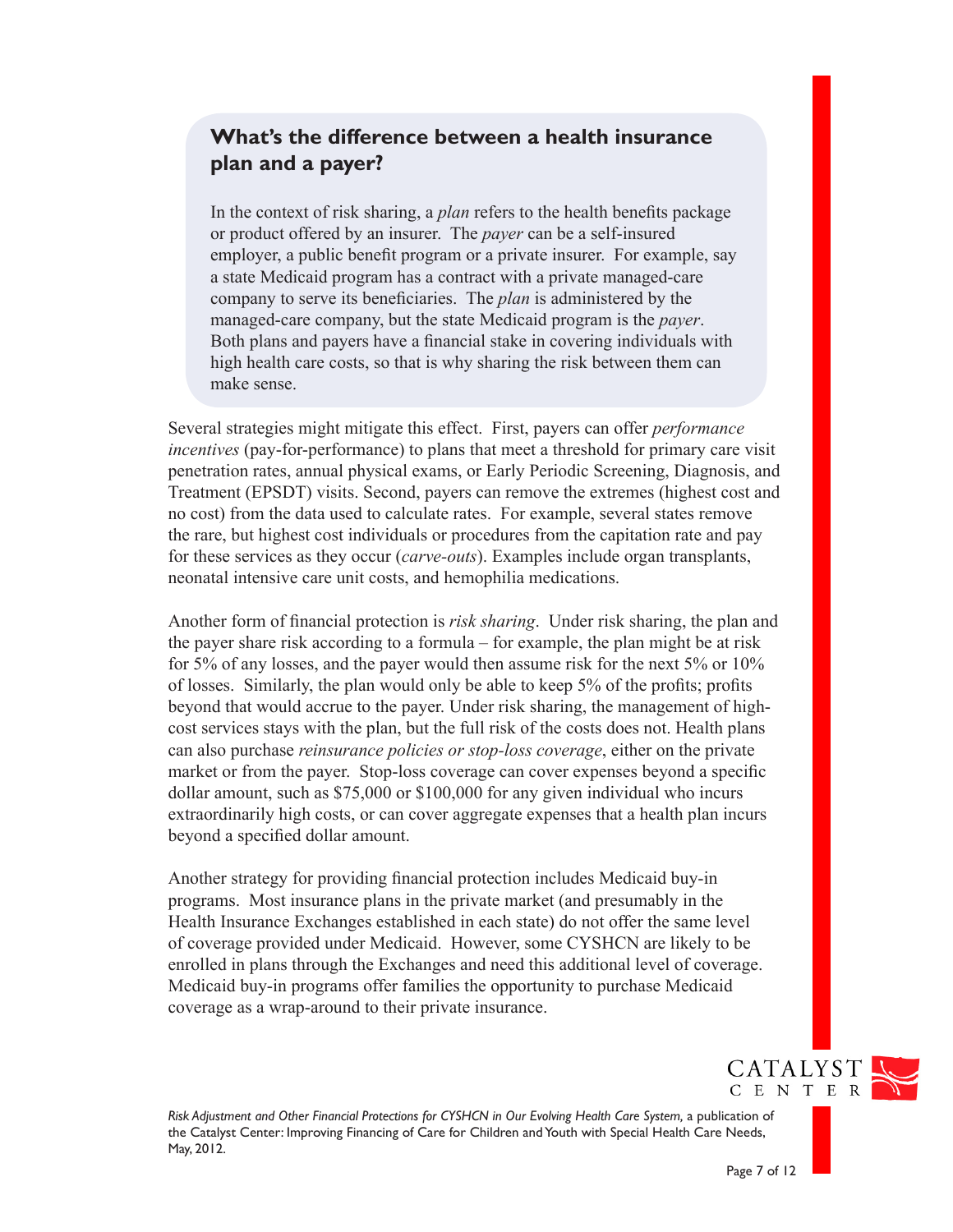#### **Conclusion**

As noted above, much of the research on risk adjustment has focused on the larger, more costly, adult population. The expert work group identified a need for additional research to develop more accurate risk-adjustment systems that address the cost variation among children and can be used to optimize their health outcomes. But given the urgency to implement systems in the short term, existing risk-adjustment systems can be paired with other strategies to mitigate some of the inaccuracies inherent in even the best of risk adjustment systems. The strategies described above are well worth considering as states and Exchanges plan their next steps. It is important to recognize the role that Medicaid programs have played as the trailblazers in implementing managed-care risk adjustment. This role is likely to continue into the future, and those concerned with quality and costs should be actively engaged in these discussions to ensure that the methods selected do not cut off access to high-end services, or underfund low-end services, such as basic primary care.

It is important to emphasize that effective risk adjustment is not just in the best interests of plans. It also has a positive impact on families. If plans are not incentivized to discourage enrollment of CYSHCN, children will have greater access to quality coverage and there will be less incentive for plans to pass costs back onto their families. Title V policymakers can play an important role in ensuring that the needs of CYSHCN are part of the conversation as their counterparts in state Medicaid programs or the Exchanges consider risk-adjustment methodologies.

#### **Author Affiliations**

Carol Tobias, MMHS, Catalyst Center, Health & Disability Working Group, Boston University School of Public Health;

Meg Comeau, MHA, Catalyst Center, Health & Disability Working Group, Boston University School of Public Health;

Sara Bachman, Ph.D, Catalyst Center, Boston University School of Social Work; Lynda Honberg, MHSA, Division of Services for Children with Special Health Needs, Maternal and Child Health Bureau, Health Resources and Services Administration, U.S. Department of Health and Human Services

CATALYST C E N T E R



*Risk Adjustment and Other Financial Protections for CYSHCN in Our Evolving Health Care System,* a publication of the Catalyst Center: Improving Financing of Care for Children and Youth with Special Health Care Needs, May, 2012.

Page 8 of 12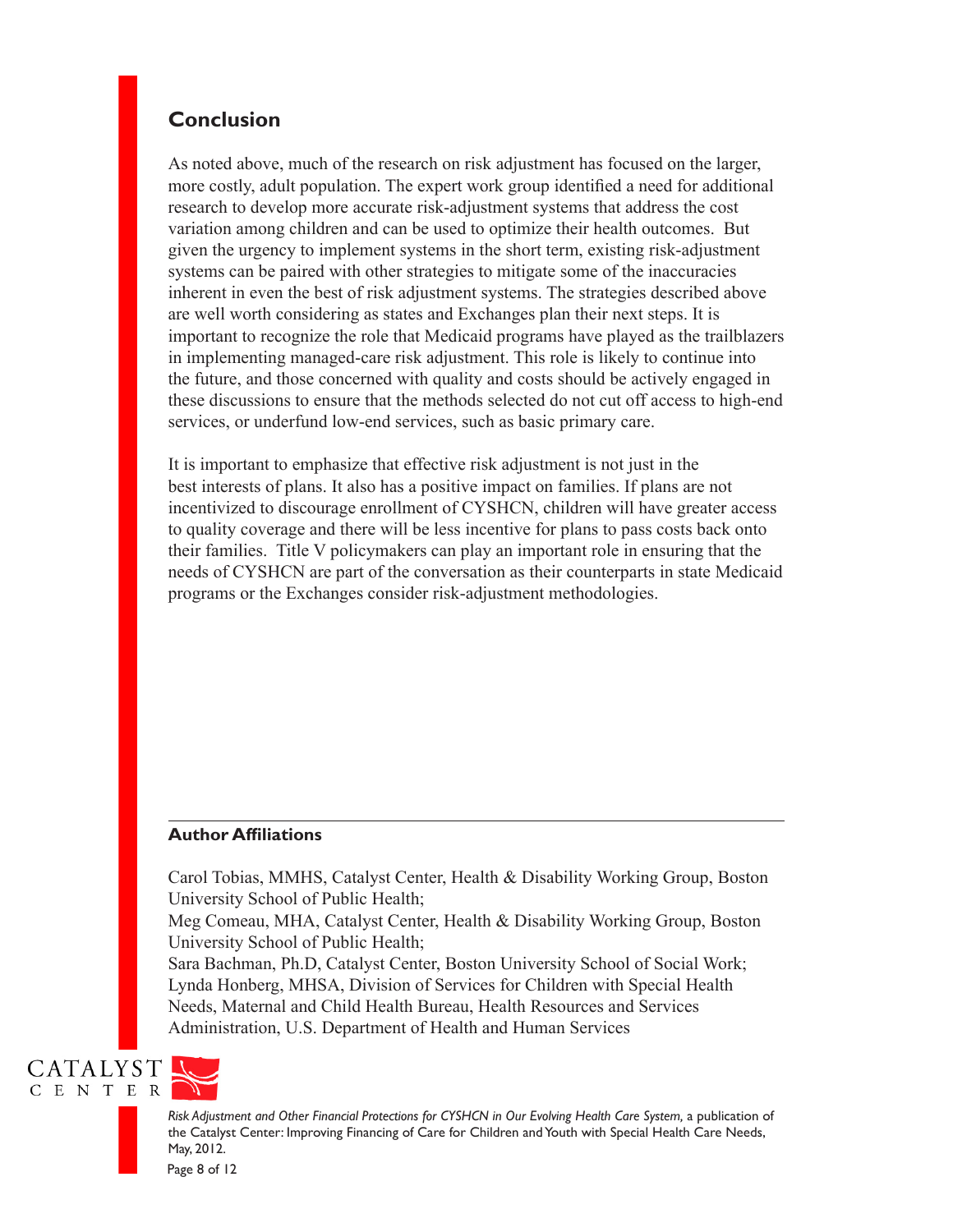### **References**

Bethell, C. (2011). *Aligning financing and quality for CYSHCN* [PowerPoint slides in PDF format]. Retrieved from http://hdwg.org/sites/default/files/RiskAdjustmentPowerpoint.pdf

Bramlett M. D., Read D., Bethell C., & Blumberg S. J. (2009). Differentiating subgroups of children with special health care needs by health status and complexity of health care needs. *Journal of Maternal and Child Health. 13* (2), 151-163.

Child and Adolescent Health Measurement Initiative (CAHMI). (2007). Fact sheet: Who are children with special health care needs? Portland, OR: Data Resource Center for Child and Adolescent Health.

Gifford, K., Smith, V. K., Snipes, D., & Paradise, J. (2011). A profile of Medicaid managed care programs in findings from a 50-state survey. *Kaiser Commission on Medicaid and the Uninsured.*

Ireys, H.T., Anderson, G.F, Shaffer, T. J., & Neff, J.M. (1997). Expenditures of care of children with chronic illnesses enrolled in the Washington state Medicaid program, fiscal year 1993. *Pediatrics*. *100* (2 Pt 1), 197-204.

Knutson, D. J. (2007). Appendix C Risk adjustment of insurance premiums in the United States and implications for people with disabilities. *The Future of Disability in America* (394- 425). Washington, DC: The National Academies Press. Retrieved 3/27/12 from [http://www.nap.edu/openbook.php?record\\_id=11898&page=394](http://www.nap.edu/openbook.php?record_id=11898&page=394)

Neff, J. (2011). *Health care needs of CYSHCN and why financial protection is important* [PowerPoint slides in PDF format]. Retrieved from <http://hdwg.org/sites/default/files/PediatricHealthcareSlides.pdf>

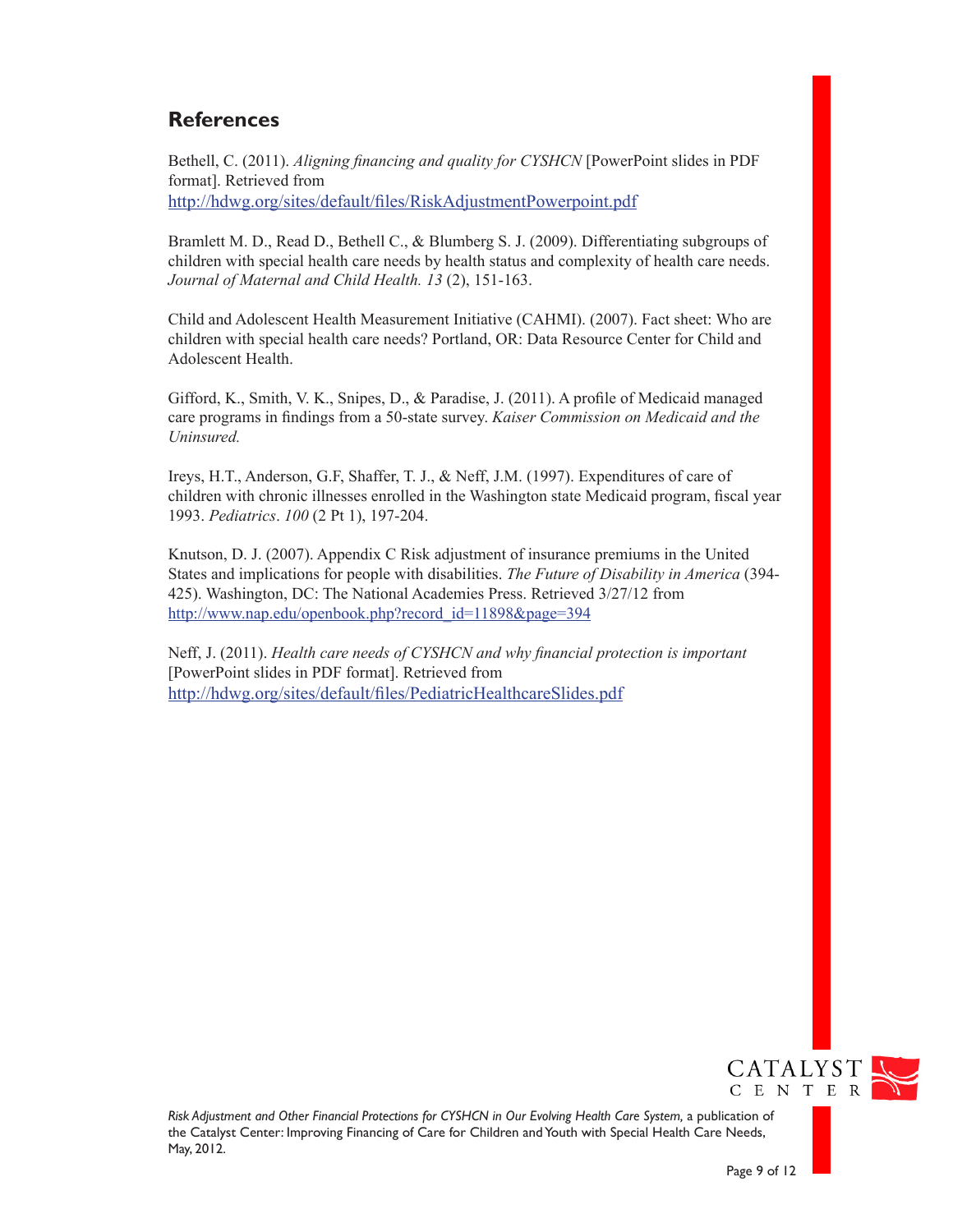## **Resources from the meeting**

A compilation document containing the three presentations listed below is available at <http://hdwg.org/catalyst/risk>

- • Presentation by Carol Tobias: Welcome: <http://hdwg.org/sites/default/files/ExpertWorkgroupMeetingWelcome.pdf>
- Presentation by John Neff: Health care needs of CYSHCN and why financial protection is important: [http://hdwg.org/sites/default/files/PediatricHealthcareSlides.pdf](http://hdwg.org/sites/default/files/PediatricHealthcareSlides.pdf
)
- [Presentation](http://hdwg.org/sites/default/files/PediatricHealthcareSlides.pdf
) by Christina Bethel: Aligning financing and quality for CYSHCN: [http://hdwg.org/sites/default/files/RiskAdjustmentPowerpoint.pdf](http://hdwg.org/sites/default/files/PediatricHealthcareSlides.pdf
)

Poster Presentation: Taking stock of the CSHCN screener: Key design features & application issues: <http://hdwg.org/sites/default/files/CSHCNScreenerPoster.pdf>

### **Additional resources**

Hall, M. A. (2012). Regulating stop-loss coverage may be needed to deter self-insuring small employers from undermining market reforms. Health Affairs 31 (2). Retrieved 3/26/12 from <http://content.healthaffairs.org/content/31/2/316>

Hall, M. A. (2011). Risk adjustment under the Affordable Care Act: A guide for federal and state regulators. The Commonwealth Fund, 7. Retrieved 3/27/12 from [http://www.](http://www.commonwealthfund.org/Publications/Issue-Briefs/2011/May/Risk-Adjustment-Under-the-ACA.aspx) [commonwealthfund.org/Publications/Issue-Briefs/2011/May/Risk-Adjustment-Under-the-](http://www.commonwealthfund.org/Publications/Issue-Briefs/2011/May/Risk-Adjustment-Under-the-ACA.aspx)[ACA.aspx](http://www.commonwealthfund.org/Publications/Issue-Briefs/2011/May/Risk-Adjustment-Under-the-ACA.aspx)

Park, E. (2011). Ensuring effective risk adjustment: An essential step for the success of the health insurance Exchanges and market reforms under the Affordable Care Act. Retrieved 3/27/12 from <http://www.cbpp.org/files/5-18-11health.pdf>

Shafrin, J. (2010). Risk adjustment models. Retrieved 3/26/12 from <http://healthcare-economist.com/2010/09/09/risk-adjustment-models/>

Winkelman, R., Peper, J., Holland, P., Mehmud, S., & Woolman, J. (2011). Analysis of HHS proposed rules on reinsurance, risk corridors and risk adjustment. Retrieved 3/27/12 from <http://www.rwjf.org/files/research/72682hhswakelystatenetwork201109.pdf>

Winkelman, R., & Mehmud, S. (2007). A comparative analysis of claims-based tools for health risk assessment. Retrieved 3/27/12 from [http://www.soa.org/files/pdf/risk-assessmentc.pdf](http://www.rwjf.org/files/research/72682hhswakelystatenetwork201109.pdf)

Winkelman, R., & Damler, R. (2008). Risk adjustment in state Medicaid programs. *Health Watch*, *January 2008* (57). Retrieved 3/27/12 from [http://www.soa.org/library/newsletters/](http://www.rwjf.org/files/research/72682hhswakelystatenetwork201109.pdf) [health-watch-newsletter/2008/january/hsn-2008-iss57-damler-winkelman.pdf](http://www.rwjf.org/files/research/72682hhswakelystatenetwork201109.pdf)





*Risk Adjustment and Other Financial Protections for CYSHCN in Our Evolving Health Care System,* a publication of the Catalyst Center: Improving Financing of Care for Children and Youth with Special Health Care Needs, May, 2012.

Page 10 of 12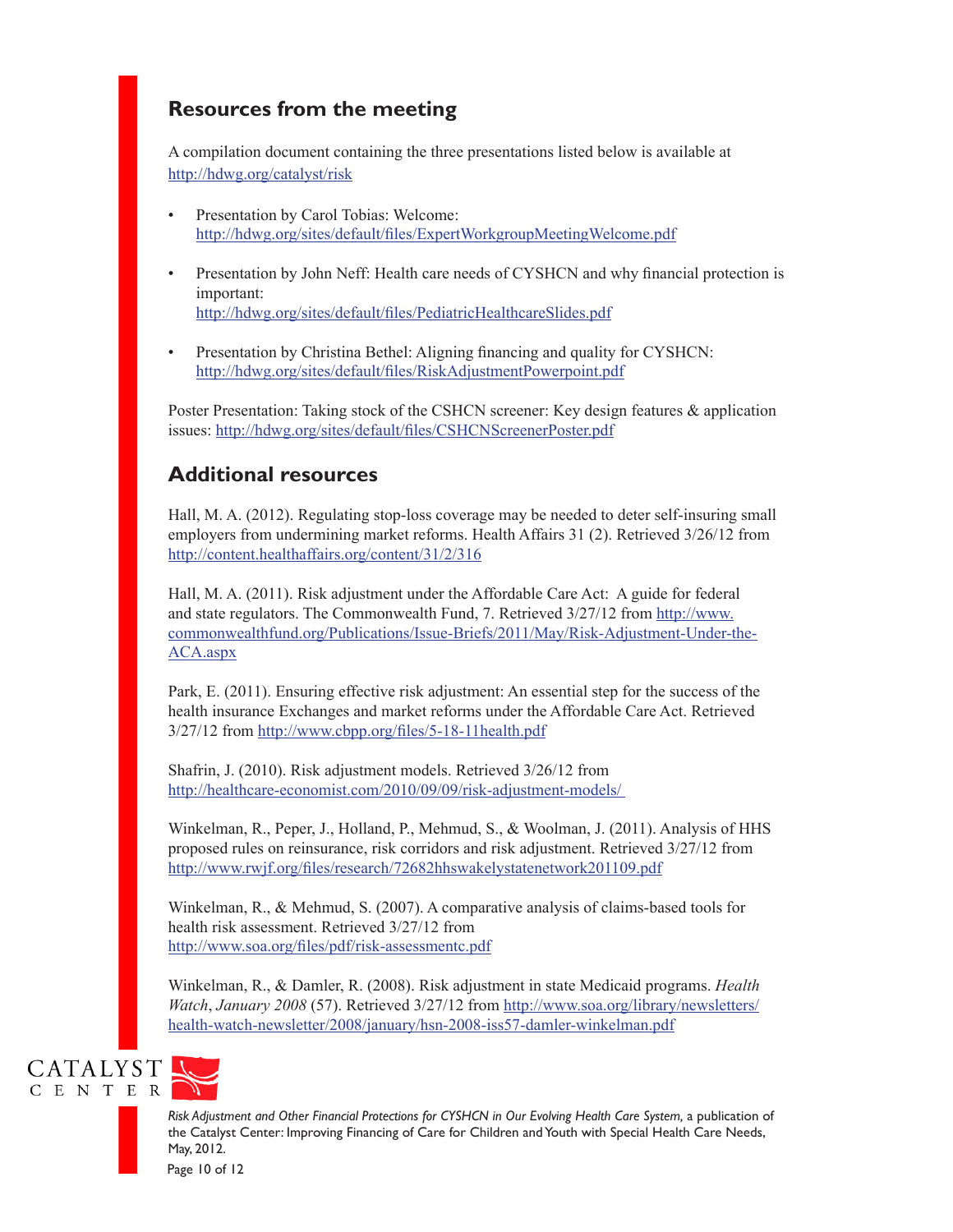### **We want to acknowledge the valuable contributions of the following participants in the Expert Workgroup Meeting, Sept. 26, 2011**

Jennifer Babcock Association for Community Affiliated Plans

Sara (Sally) Bachman Catalyst Center

Richard (Randy) Batsell Jones School of Management, Rice University

David A. Bergman Stanford University School of Medicine

Christina (Christy) Bethell Oregon Health and Science University

Christopher Born Texas Children's Health Plan

Treeby Brown Association of Maternal and Child Health Programs

Meg Comeau Catalyst Center

Robert M. Damler Milliman

Susan Dull National Association of Children's Hospitals and Related Institutions

Lucinda (Cindy) Ehnes California Children's Hospital Association

Lynda Honberg Division of Services for Children with Special Health Needs MCHB/HRSA/HHS

Sandra Hunt PricewaterhouseCoopers LLP

Rick Jacobsen ACS/Rhode Island Executive Office of Health and Human Services

Nancy Kasen John Snow, Inc.

Neva Kaye National Academy for State Health **Policy** 

Dave Knutson Office of the Assistant Secretary for Planning and Evaluation **HHS** 

Marie Mann Division of Services for Children with Special Health Needs MCHB/HRSA/HHS

Kathryn McLaughlin Division of Services for Children with Special Health Needs MCHB/HRSA/HHS

John Neff Center for Children with Special Needs Seattle Children's Hospital and Regional Medical Center

Rebecca Paul Centers for Medicare & Medicaid **Services** 

Hilary Segar John Snow, Inc.

Carol Tobias Catalyst Center

Nora Wells Family Voices CATALYST C E N T E R

*Risk Adjustment and Other Financial Protections for CYSHCN in Our Evolving Health Care System,* a publication of the Catalyst Center: Improving Financing of Care for Children and Youth with Special Health Care Needs, May, 2012.